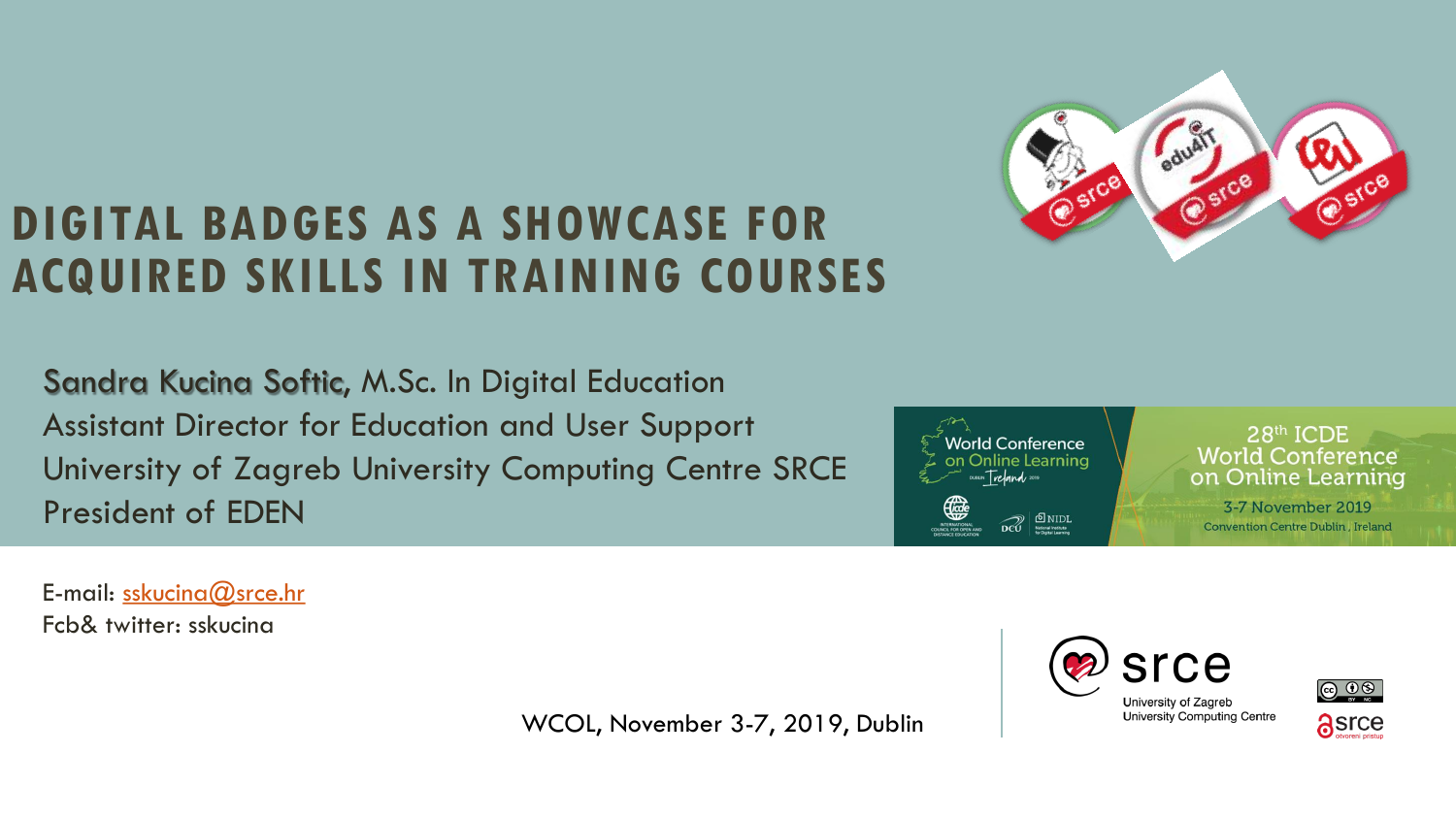## SRCE- UNIVERSITY COMPUTING CENTRE UNIVERSITY OF ZAGREB

- major national infrastructural ICT institution in the area of research and higher education in **Croatia**
- SRCE is providing a modern, sustainable and reliable e-infrastructure for research and **CARNet** education community

## **E-LEARNING CENTRE@ SRCE**



- established at University Computing Centre University of Zagreb SRCE in 2007
- central point for support to institutions, teachers and students in implementation of e-learning in higher education in Croatia
	- support to teachers and students, teams and groups for e-learning at HEI
	- providing reliable and generally accessible e-learning platform, e-learning technologies

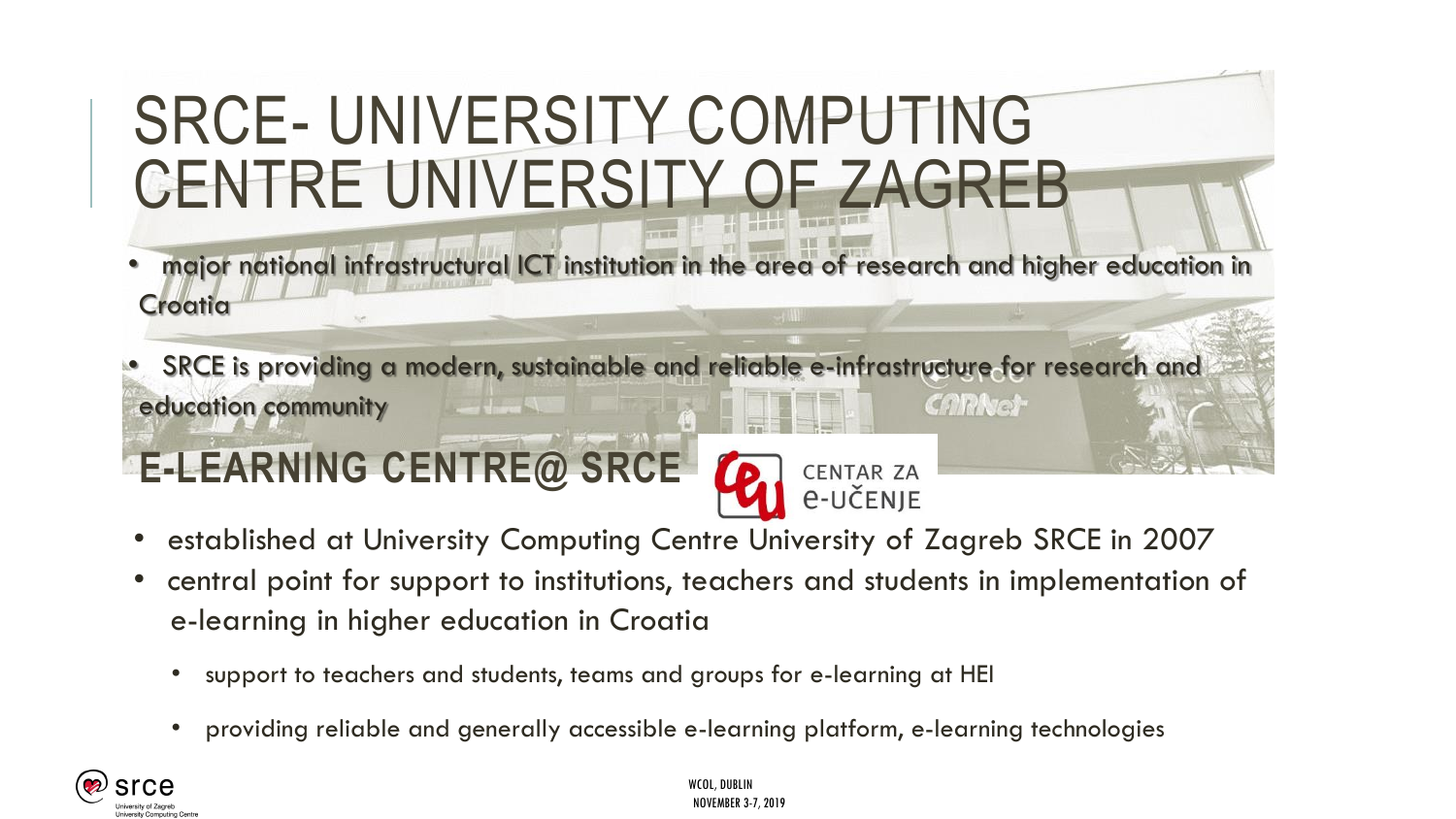# DIGITAL BADGES @ SRCE

- In 2015 digital badges implemented into courses prepared by the Elearning Centre with aim to:
	- enable participants who completed the course to share the evidence about their gained skills and knowledge – showcase
	- acquaint teachers with digital badges and possibility to use them in teaching to enhance innovation and quality
- In 2016 digital badges implemented into educational programmes for IT specialists
	- Digital badge issued after each course completion
	- Digital badges combined with Moodle tool LevelUp!
	- Portal for system engineers: digital badges issued for authors of articles in order to promote their work
- •In 2018 online course on digital badges in Croatian
- Today digital badges are standard component of online courses at SRCE.



@ srce

ne≫ Srce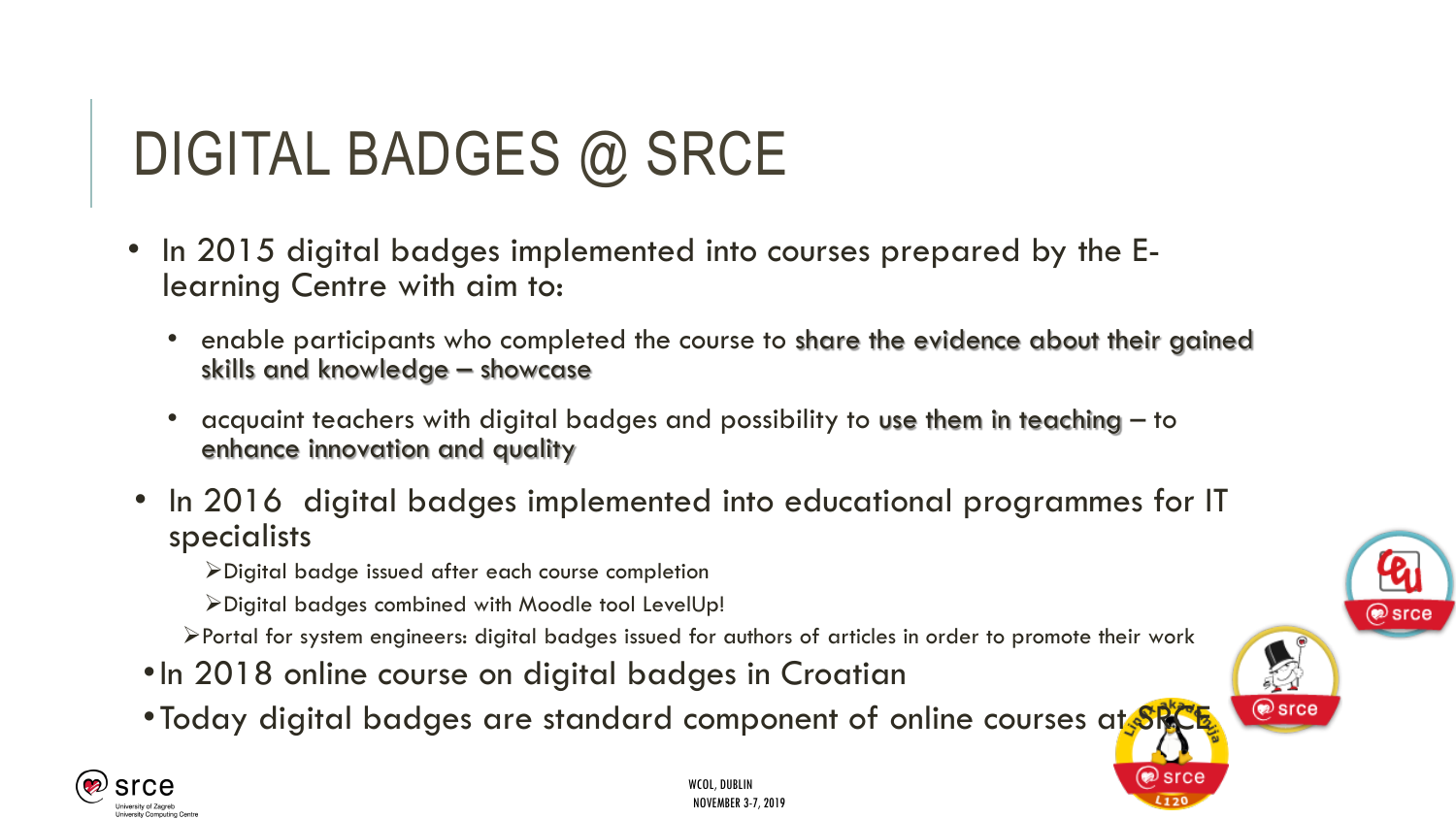### ON LINE COURSE ON DIGITAL BADGES @SRCE

- Developed by SRCE in 2018 in Croatian language
- Titled: Digital badges and their application in learning activities
- Aim of course was to familiarise teachers and anyone involved in education process withe the concept of digital badges, what it consists of, what it is user for, how it is being created and how it can be used in different educational environment
- Course was developed using the e-learning platform Moodle
- Average grade of the course 4,4 on the scale (1-5, 1 lowest, 5 highest)
- 94,67% participants have gained the knowledge and skills they have expected



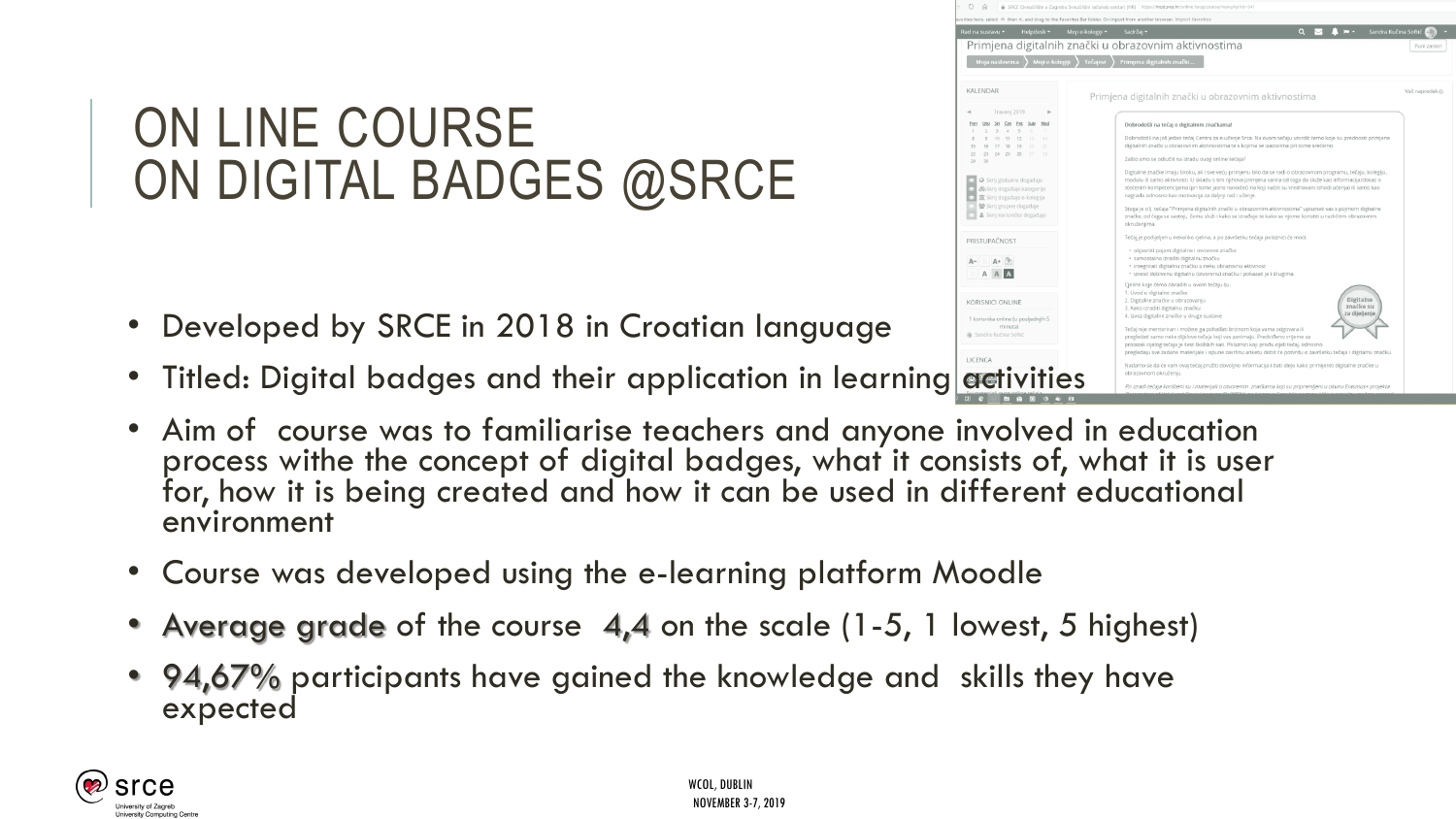## IMPORTANT ASPECTS OF DIGITAL BADGES

- individualized learners pathways- mapping
- micro-credentialing smaller (modular) flexible and less expensive to implement

| <b>Formal education</b>                                                                                                         | <b>Extra-curricular activities</b>                                                                                                           | <b>Game element scenario</b>                                                                                            |               |  |
|---------------------------------------------------------------------------------------------------------------------------------|----------------------------------------------------------------------------------------------------------------------------------------------|-------------------------------------------------------------------------------------------------------------------------|---------------|--|
| Increase the visibility of some<br>$\bullet$<br>part of formal (accredited)<br>education                                        | For activities that students are<br>$\bullet$<br>engaged in outside accredited<br>education in controlled way (if<br>badges are issued by    | Within the module/course<br>As a way to raise student<br>motivation: students like to be<br>praised, to be acknowledged |               |  |
| Enable students to shorten<br>pathway for education<br>(recognition of some modules,<br>courses within accredited<br>education) | education institution their<br>trustworthiness is clear to<br>everyone)<br>to improve people's awareness<br>of the institution or to support | for their accomplishments,<br>shown as a good examples, to<br>get feedback, to collect<br>badges                        | <b>ReOPEN</b> |  |
| <b>Enable flexible and</b><br>personalized education                                                                            | the students as they gain<br>experience in contexts,<br>including outside the institution<br>itself                                          |                                                                                                                         |               |  |
|                                                                                                                                 | WCOL, DUBLIN                                                                                                                                 |                                                                                                                         |               |  |

Challenge Accepted

Good Job

Beyond Expectations

Another Go



NOVEMBER 3-7, 2019